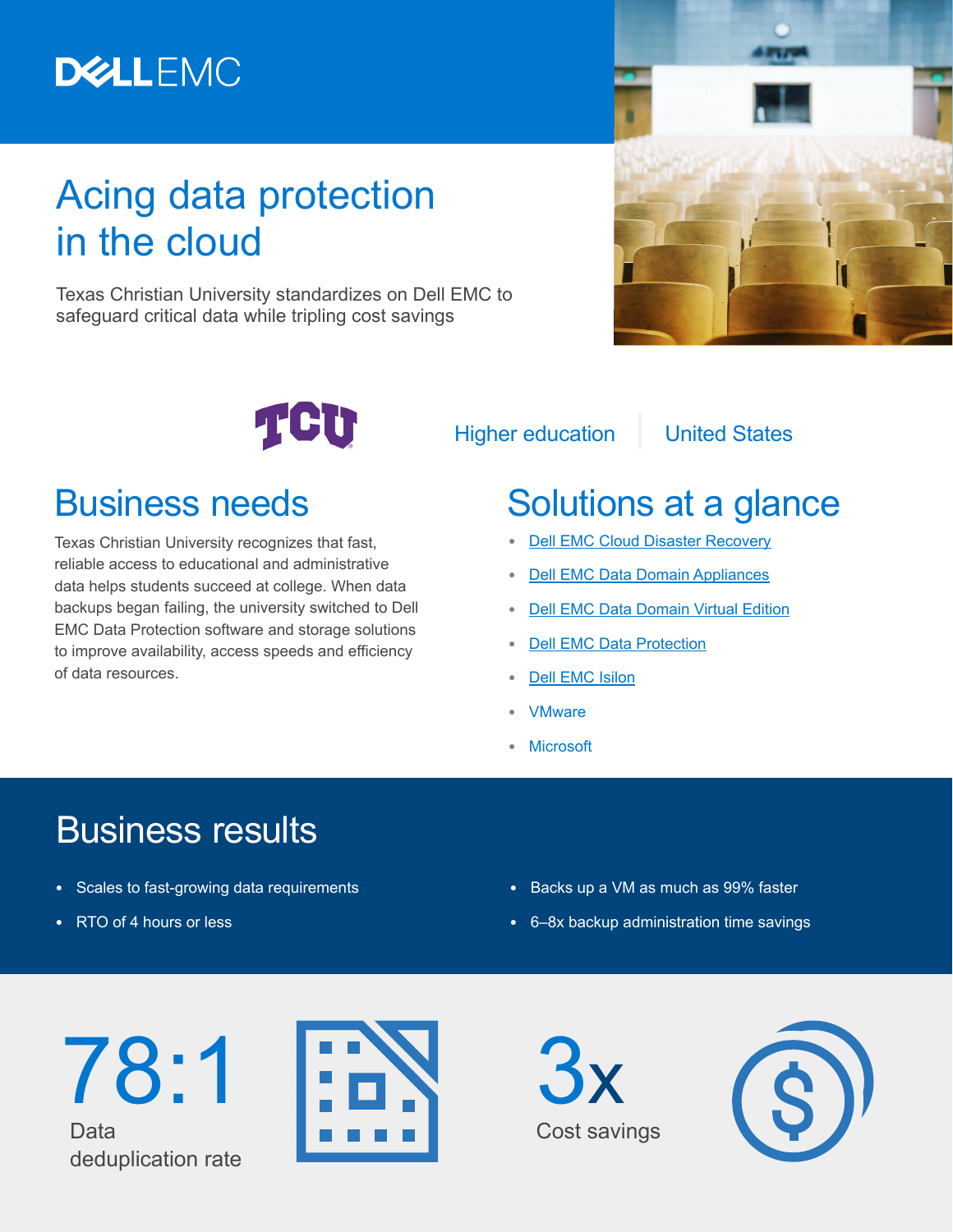As college graduates and their families know, higher education comes at a high cost—often exceeding \$200,000 for a four-year degree. Texas Christian University (TCU) understands that reliable, fast access to educational and administrative resources helps increase the chances of students receiving their coveted degrees and realizing the value of investing in college.

Using Veritas BackupExec, TCU's IT team grappled with corrupted, slow data backups and other backuprelated issues. In addition, disaster recovery tests for departmental file shares fell short of TCU's recovery time objective (RTO) of four hours.

*"We're confident we can take on any data challenge and protect our fastgrowing crown jewels of data that are critical to our students' and teachers' success."*

Craig Carlson Associate Director, Computer Systems Texas Christian University

After evaluating Dell EMC, Qumulo, Commvault and HPE StoreOnce solutions, TCU standardized on Dell EMC Data Protection and Dell EMC Isilon scale-out storage because of their superior data protection and efficiency.

TCU uses Dell EMC Data Protection Software and Data Domain Virtual Edition to back up 500 VMware virtual machines (VMs) and 225 physical servers to on-premises Dell EMC Data Domain appliances. Dell EMC Cloud Disaster Recovery replicates Data Domain backups to the Microsoft Azure cloud platform. TCU also uses Dell EMC Data Protection to safeguard departmental file shares stored on Dell EMC Isilon. The 125-terabyte Dell EMC infrastructure stores and protects 250 TCU application environments, including Microsoft SQL Server and Oracle PeopleSoft.

#### Protection from the ground up to the cloud

With Dell EMC Data Protection, TCU provides trustworthy access to fast-growing data assets.

Craig Carlson, associate director, computer systems, TCU, says, "Dell EMC Data Protection and Isilon have significantly improved performance, reliability and scalability. As our data grows even more with a new medical school, we're confident we can take on any data challenge and protect our fast-growing crown jewels of data that are critical to our students' and teachers' success."

He adds, "With multiple protection layers, we can restore from either data center. We've upgraded our business continuity tremendously with Dell EMC."

> *"Dell EMC has saved us three times over what we would have spent on data protection storage if we had continued without a viable deduplication solution."*

Craig Carlson Associate Director, Computer Systems Texas Christian University